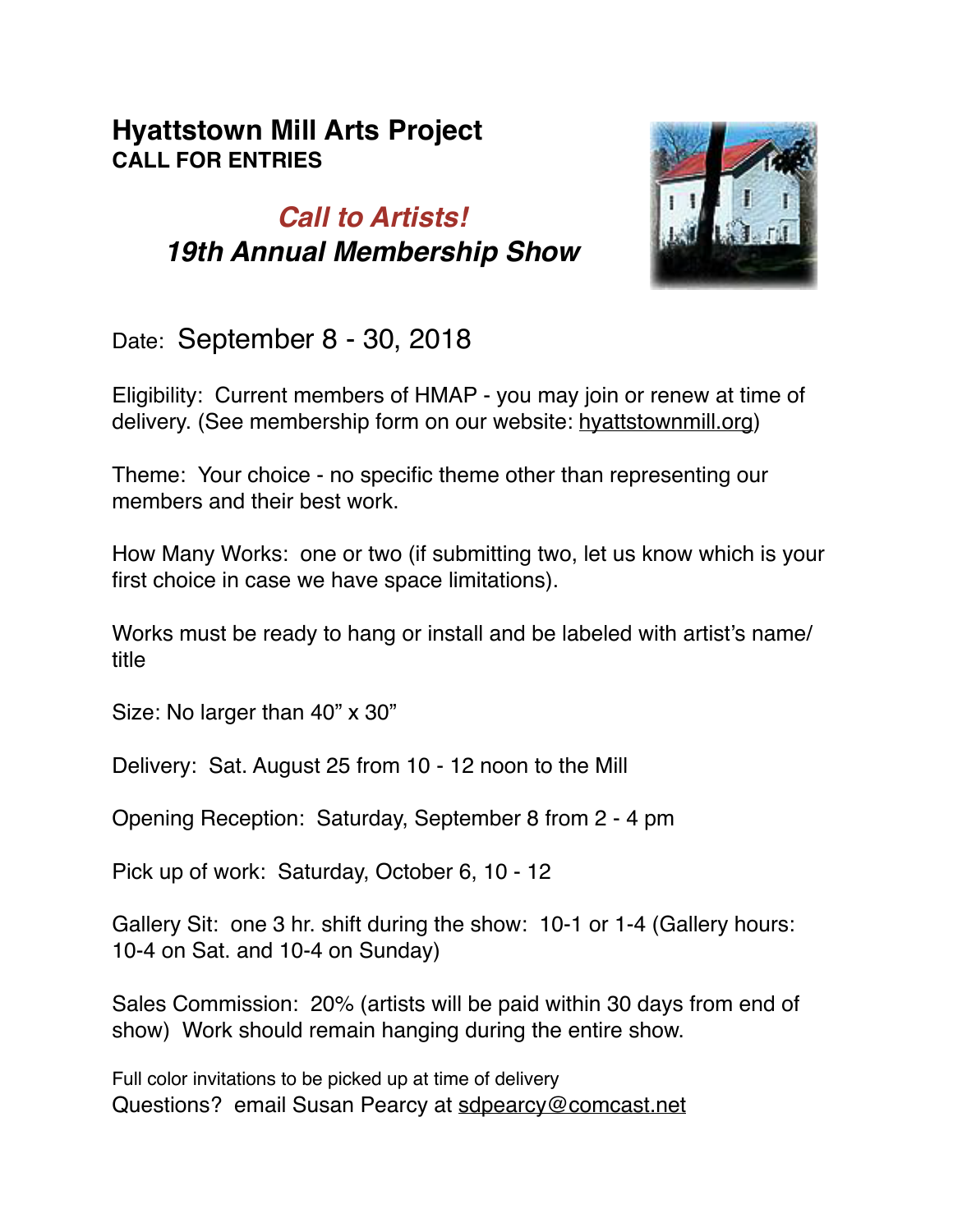Please fill out these forms and bring with you when you deliver on Sat. 8/25 from 10-12 Please print, thanks. Artist

| <b>Address</b>                |                                                                                                                      |  |
|-------------------------------|----------------------------------------------------------------------------------------------------------------------|--|
|                               |                                                                                                                      |  |
|                               |                                                                                                                      |  |
| <b>Title of 1st piece</b>     |                                                                                                                      |  |
| Medium                        | <u> 1989 - Johann John Harry Harry Harry Harry Harry Harry Harry Harry Harry Harry Harry Harry Harry Harry Harry</u> |  |
|                               |                                                                                                                      |  |
|                               | Price or NFS ____________________ Insurance value _________________                                                  |  |
| Condition _______________     |                                                                                                                      |  |
| Title of 2nd piece            |                                                                                                                      |  |
| Medium                        |                                                                                                                      |  |
| Dimensions __________________ |                                                                                                                      |  |
|                               | Price or NFS _________________ Insurance value ________________                                                      |  |
| Condition ________________    |                                                                                                                      |  |
|                               |                                                                                                                      |  |